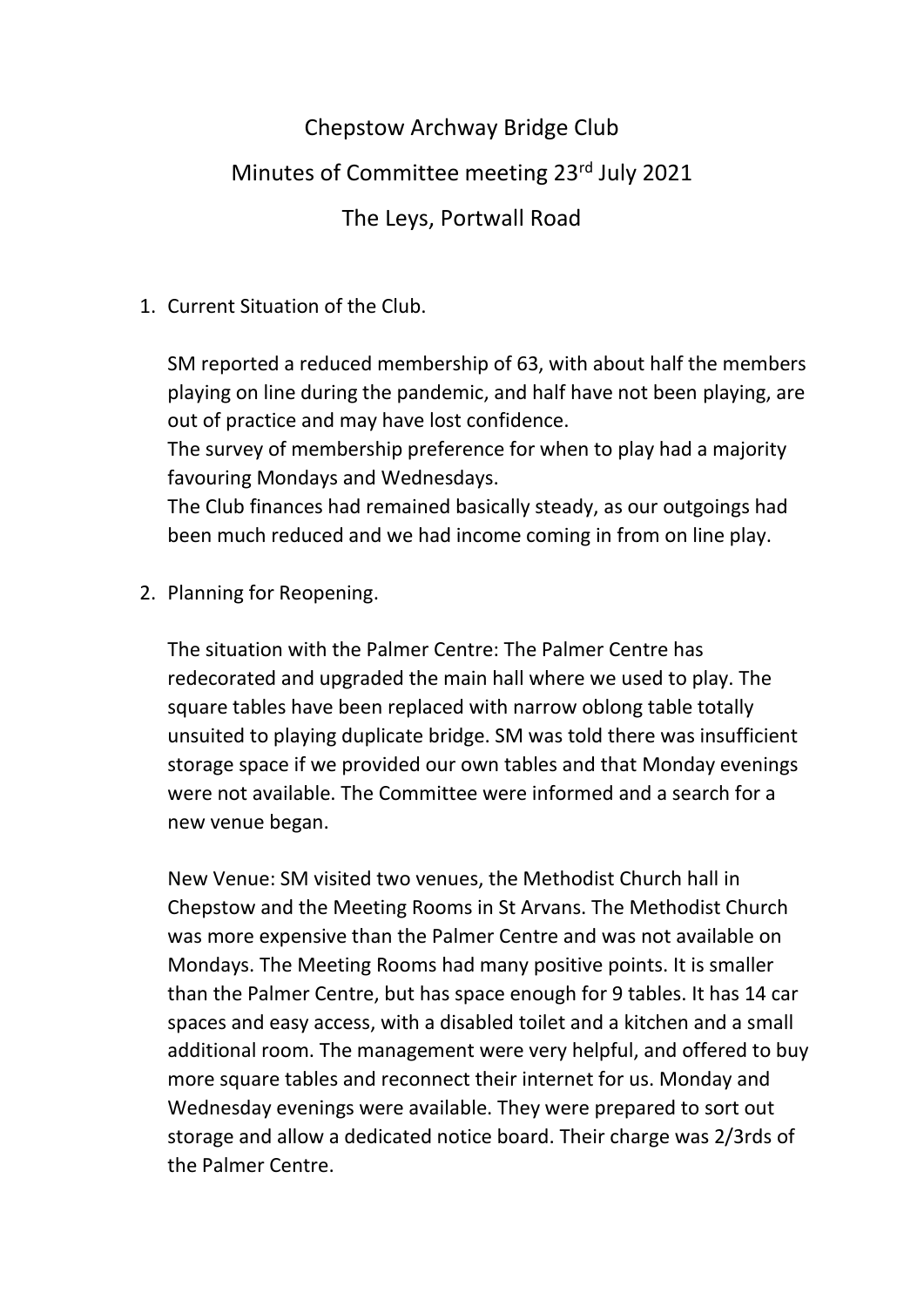The Palmer Centre then contacted SM, saying they didn't want to lose our custom, and offered to store folding tables if we purchased them, and most Monday nights had become available.

The committee took a unanimous vote to move to the Meeting Rooms. SM will contact the Meeting Rooms management inform them of the decision and to set up the process of regular hire. SM then will inform the Palmer Centre of the decision.

Dates for Reopening: The Welsh Government is expected to review the Covid regulation on  $7<sup>th</sup>$  August, so dates are provisional. There was a discussion about whether to start with one day a week or two days. A vote was taken and the majority favoured two nights, Monday and Wednesday. It was decided to reopen on Monday 6th of September.

Table Money: There was a lively discussion about how much to set the table money at. It is very uncertain how many members will resume playing. After dissecting the pros and cons there was a vote and it was decided to charge £3.

SM will write to the membership about reopening and phone those not on e mail.

- 3. On line Play: It was unanimously decided to continue Club teams on line in September, organised by DS. Wednesday Club nights would continue until reopening. There may be demand for more on line play, which is easy to arrange. RM thought two nights face to face would mean competitions would be live and not on line, but that can be revisited as we see how things progress.
- 4. Membership subscriptions: It was decided to not charge subscriptions for now as we need to see how reopening goes. SM wanted to change the date in line with WBU subs, which fall due in April. This was thought to be a good idea.
- 5. Next meeting: the date to be arrange, but will need to be before reopening.